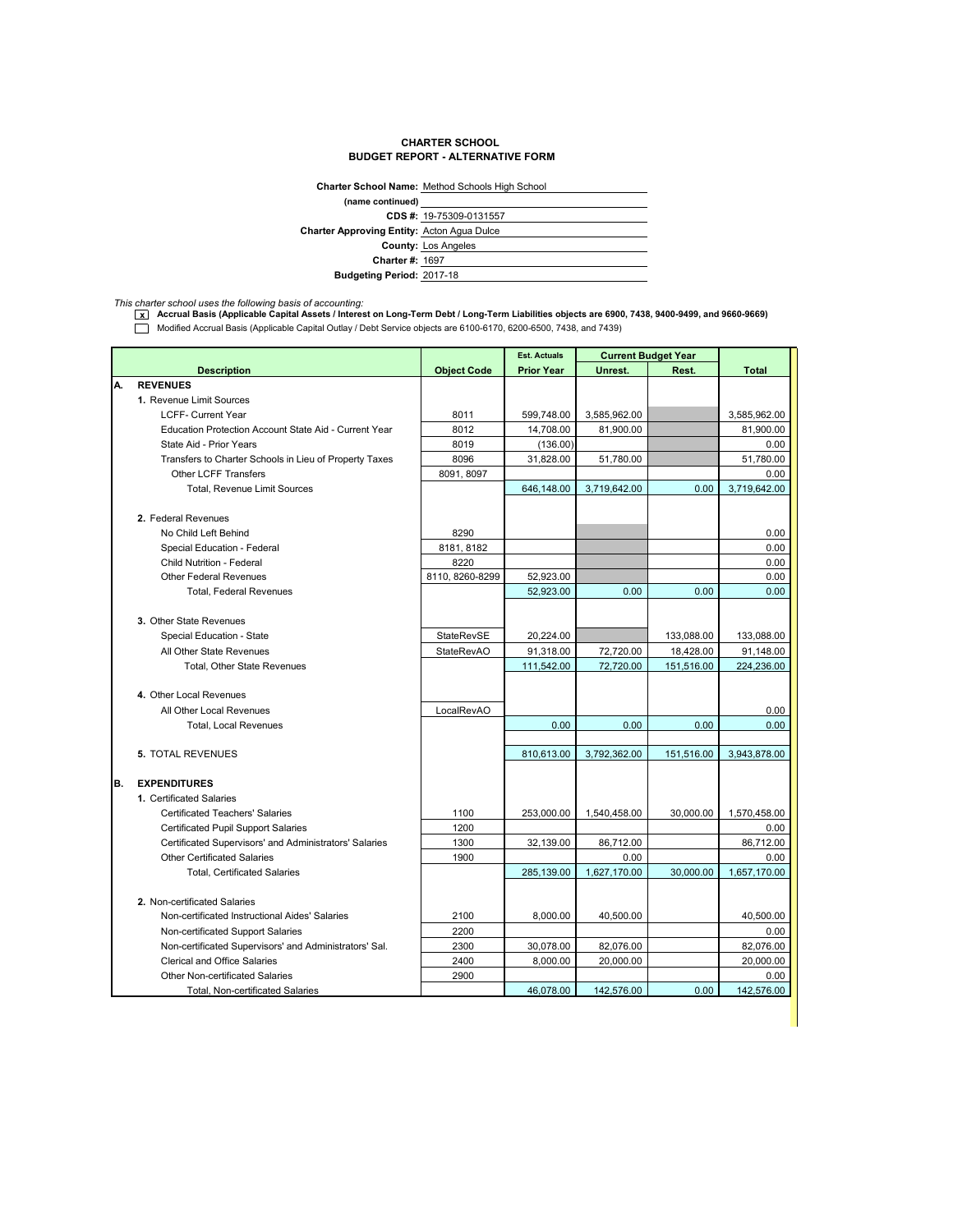|                                                                                     |                        | <b>Est. Actuals</b>  |                         | <b>Current Budget Year</b><br>Rest. |                         |
|-------------------------------------------------------------------------------------|------------------------|----------------------|-------------------------|-------------------------------------|-------------------------|
| <b>Description</b><br>3. Employee Benefits                                          | <b>Object Code</b>     | <b>Prior Year</b>    | Unrest.                 |                                     | <b>Total</b>            |
| <b>STRS</b>                                                                         |                        |                      |                         |                                     | 0.00                    |
| <b>PERS</b>                                                                         | 3101-3102<br>3201-3202 |                      |                         |                                     | 0.00                    |
| OASDI / Medicare / Alternative                                                      |                        | 11,951.00            | 78,776.00               |                                     | 78,776.00               |
| <b>Health and Welfare Benefits</b>                                                  | 3301-3302<br>3401-3402 | 7,200.00             | 76,750.00               |                                     | 76,750.00               |
| Unemployment Insurance                                                              | 3501-3502              | 3,958.00             | 19,558.00               |                                     | 19,558.00               |
|                                                                                     |                        |                      |                         |                                     |                         |
| Workers' Compensation Insurance<br>OPEB, Allocated                                  | 3601-3602<br>3701-3702 | 1,124.00             | 30,892.00               |                                     | 30,892.00<br>0.00       |
|                                                                                     |                        |                      |                         |                                     |                         |
| OPEB, Active Employees                                                              | 3751-3752<br>3801-3802 |                      |                         |                                     | 0.00<br>0.00            |
| PERS Reduction (for revenue limit funded schools)<br><b>Other Employee Benefits</b> |                        |                      |                         |                                     | 89.987.00               |
|                                                                                     | 3901-3902              | 3,124.00             | 89,987.00               | 0.00                                |                         |
| Total, Employee Benefits                                                            |                        | 27,357.00            | 295,963.00              |                                     | 295,963.00              |
| 4. Books and Supplies                                                               |                        |                      |                         |                                     |                         |
| Approved Textbooks and Core Curricula Materials                                     | 4100                   | 46,820.00            | 681,250.00              |                                     | 681,250.00              |
| Books and Other Reference Materials                                                 | 4200                   |                      | 31,125.00               | 0.00                                |                         |
|                                                                                     |                        |                      |                         |                                     | 31,125.00               |
| <b>Materials and Supplies</b>                                                       | 4300                   | 4,000.00<br>2,000.00 | 14,772.00<br>103,750.00 | 18,428.00                           | 33,200.00<br>103,750.00 |
| Noncapitalized Equipment                                                            | 4400                   |                      |                         |                                     |                         |
| Food                                                                                | 4700                   |                      |                         |                                     | 0.00                    |
| Total, Books and Supplies                                                           |                        | 52,820.00            | 830,897.00              | 18,428.00                           | 849,325.00              |
|                                                                                     |                        |                      |                         |                                     |                         |
| 5. Services and Other Operating Expenditures                                        |                        |                      |                         |                                     |                         |
| Subagreements for Services                                                          | 5100                   |                      |                         |                                     | 0.00                    |
| <b>Travel and Conferences</b>                                                       | 5200                   | 4,200.00             | 10,000.00               |                                     | 10.000.00               |
| Dues and Memberships                                                                | 5300                   | 400.00               | 2,075.00                |                                     | 2,075.00                |
| Insurance                                                                           | 5400                   | 2,800.00             | 10,375.00               |                                     | 10,375.00               |
| Operations and Housekeeping Services                                                | 5500                   | 7,000.00             | 10,800.00               |                                     | 10,800.00               |
| Rentals, Leases, Repairs, and Noncap. Improvements                                  | 5600                   | 85,287.00            | 135,532.00              |                                     | 135,532.00              |
| Professional/Consulting Services & Operating Expend.                                | 5800                   | 78,374.00            | 353,676.00              | 103,088.00                          | 456,764.00              |
| Communications                                                                      | 5900                   | 5,500.00             | 11,250.00               |                                     | 11,250.00               |
| Total, Services and Other Operating Expenditures                                    |                        | 183,561.00           | 533,708.00              | 103,088.00                          | 636,796.00              |
|                                                                                     |                        |                      |                         |                                     |                         |
| 6. Capital Outlay (Objects 6100-6170, 6200-6500 - modified accrual ba               |                        |                      |                         |                                     |                         |
| Sites and Improvements of Sites                                                     | 6100-6170              |                      |                         |                                     | 0.00                    |
| Buildings and Improvements of Buildings                                             | 6200                   |                      |                         |                                     | 0.00                    |
| Books and Media for New School Libraries or Major                                   |                        |                      |                         |                                     |                         |
| <b>Expansion of School Libraries</b>                                                | 6300                   |                      |                         |                                     | 0.00                    |
| Equipment                                                                           | 6400                   |                      |                         |                                     | 0.00                    |
| <b>Equipment Replacement</b>                                                        | 6500                   |                      |                         |                                     | 0.00                    |
| Depreciation Expense (for full accrual basis only)                                  | 6900                   |                      |                         |                                     | 0.00                    |
| Total, Capital Outlay                                                               |                        | 0.00                 | 0.00                    | 0.00                                | 0.00                    |
|                                                                                     |                        |                      |                         |                                     |                         |
| 7. Other Outgo                                                                      |                        |                      |                         |                                     |                         |
| Tuition to Other Schools                                                            | 7110-7143              |                      |                         |                                     | 0.00                    |
| Transfers of Pass-through Revenues to Other LEAs                                    | 7211-7213              |                      |                         |                                     | 0.00                    |
| Transfers of Apportionments to Other LEAs - Spec. Ed.                               | 7221-7223SE            |                      |                         |                                     | 0.00                    |
| Transfers of Apportionments to Other LEAs - All Other                               | 7221-7223AO            |                      |                         |                                     | 0.00                    |
| All Other Transfers                                                                 | 7281-7299              |                      |                         |                                     | 0.00                    |
| Debt Service:                                                                       |                        |                      |                         |                                     |                         |
| Interest                                                                            | 7438                   | 548.00               | 548.00                  |                                     | 548.00                  |
| Principal                                                                           | 7439                   |                      |                         |                                     | 0.00                    |
| Total, Other Outgo                                                                  |                        | 548.00               | 548.00                  | 0.00                                | 548.00                  |
|                                                                                     |                        |                      |                         |                                     |                         |
| 8. TOTAL EXPENDITURES                                                               |                        | 595,503.00           | 3,430,862.00            | 151,516.00                          | 3,582,378.00            |
|                                                                                     |                        |                      |                         |                                     |                         |
| С.<br><b>EXCESS (DEFICIENCY) OF REVENUES OVER EXPEND.</b>                           |                        |                      |                         |                                     |                         |
| BEFORE OTHER FINANCING SOURCES AND USES (A5-B8)                                     |                        | 215,110.00           | 361,500.00              | 0.00                                | 361,500.00              |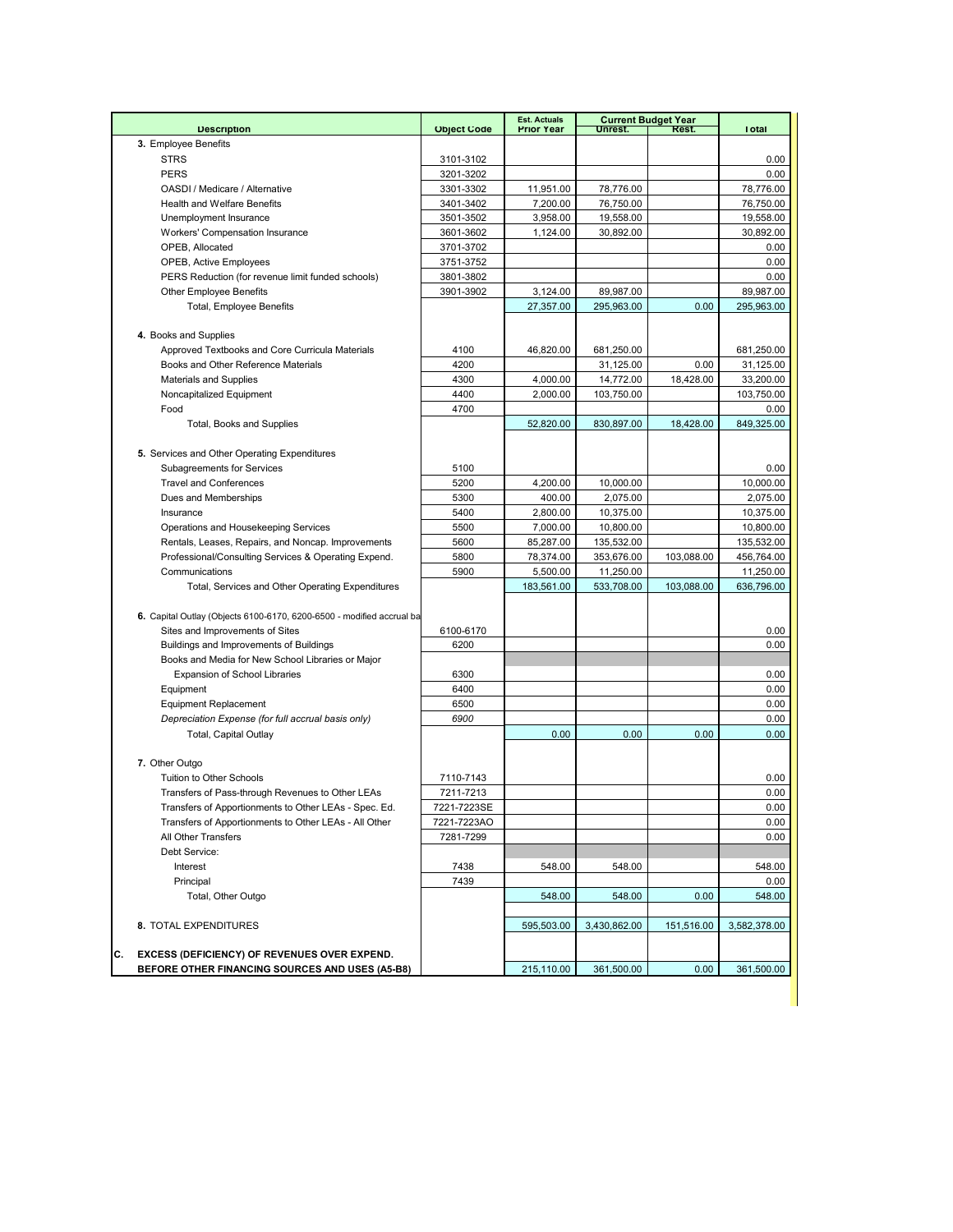|    |                                                               |                    | <b>Est. Actuals</b> |            | <b>Current Budget Year</b> |              |
|----|---------------------------------------------------------------|--------------------|---------------------|------------|----------------------------|--------------|
|    | <b>Description</b>                                            | <b>Object Code</b> | <b>Prior Year</b>   | Unrest.    | <b>Rest.</b>               | <b>Total</b> |
| D. | OTHER FINANCING SOURCES / USES                                |                    |                     |            |                            |              |
|    | 1. Other Sources                                              | 8930-8979          | 0.00                |            |                            | 0.00         |
|    | 2. Less: Other Uses                                           | 7630-7699          | 0.00                |            |                            | 0.00         |
|    | 3. Contributions Between Unrestricted and Restricted Accounts |                    |                     |            |                            |              |
|    | (must net to zero)                                            | 8980-8999          |                     |            |                            | 0.00         |
|    |                                                               |                    |                     |            |                            |              |
|    | 4. TOTAL OTHER FINANCING SOURCES / USES                       |                    | 0.00                | 0.00       | 0.00                       | 0.00         |
|    |                                                               |                    |                     |            |                            |              |
| E. | NET INCREASE (DECREASE) IN FUND BALANCE (C + D4)              |                    | 215,110.00          | 361,500.00 | 0.00                       | 361,500.00   |
|    |                                                               |                    |                     |            |                            |              |
| F. | <b>FUND BALANCE, RESERVES</b>                                 |                    |                     |            |                            |              |
|    | 1. Beginning Fund Balance                                     |                    |                     |            |                            |              |
|    | a. As of July 1                                               | 9791               | 209,955.87          | 5,154.13   |                            | 5,154.13     |
|    | b. Adjustments to Beginning Balance                           | 9793, 9795         |                     |            |                            | 0.00         |
|    | c. Adjusted Beginning Balance                                 |                    | (209, 955.87)       | 5,154.13   | 0.00                       | 5,154.13     |
|    | 2. Ending Fund Balance, June 30 ( $E + F.1.c$ .)              |                    | 5,154.13            | 366,654.13 | 0.00                       | 366,654.13   |
|    |                                                               |                    |                     |            |                            |              |
|    | Components of Ending Fund Balance (Optional):                 |                    |                     |            |                            |              |
|    | a. Reserve For:                                               |                    |                     |            |                            |              |
|    | Revolving Cash (equals object 9130)                           | 9711               |                     |            |                            |              |
|    | Stores (equals object 9320)                                   | 9712               |                     |            |                            |              |
|    | Prepaid Expenditures (equals object 9330)                     | 9713               |                     |            |                            |              |
|    | All Others                                                    | 9719               |                     |            |                            |              |
|    | <b>General Reserve</b>                                        | 9730               |                     |            |                            |              |
|    | <b>Legally Restricted Balance</b>                             | 9740               |                     |            |                            |              |
|    | b. Designated Amounts:                                        |                    |                     |            |                            |              |
|    | Designated for Economic Uncertainties                         | 9770               |                     |            |                            |              |
|    | Designated for Unrealized Gains of Investments &              |                    |                     |            |                            |              |
|    | Cash in County Treasury                                       | 9775               |                     |            |                            |              |
|    | <b>Other Designations</b>                                     | 9780               |                     |            |                            |              |
|    | c. Undesignated / Unappropriated Amount                       | 9790               | 5,154.13            |            |                            |              |
|    |                                                               |                    |                     |            |                            |              |
|    | Components of Ending Fund Balance (Budget):                   |                    |                     |            |                            |              |
|    | a. Nonspendable                                               |                    |                     |            |                            |              |
|    | Revolving Cash (equals object 9130)                           | 9711               |                     |            |                            | 0.00         |
|    | Stores (equals object 9320)                                   | 9712               |                     |            |                            | 0.00         |
|    | Prepaid Expenditures (equals object 9330)                     | 9713               |                     |            |                            | 0.00         |
|    | All Others                                                    | 9719               |                     |            |                            | 0.00         |
|    | b. Restricted                                                 | 9740               |                     |            |                            | 0.00         |
|    | c. Committed                                                  |                    |                     |            |                            |              |
|    | <b>Stabilization Arrangements</b>                             | 9750               |                     |            |                            | 0.00         |
|    | <b>Other Commitments</b>                                      | 9760               |                     |            |                            | 0.00         |
|    | d. Assigned                                                   |                    |                     |            |                            |              |
|    | <b>Other Assignments</b>                                      | 9780               |                     |            |                            | 0.00         |
|    | e. Unassigned/Unappropriated                                  |                    |                     |            |                            |              |
|    | Reserve for Economic Uncertainties                            | 9789               |                     | 171,543.10 |                            | 171,543.10   |
|    | Unassigned / Unappropriated Amount                            | 9790               |                     | 195,111.03 | 0.00                       | 195,111.03   |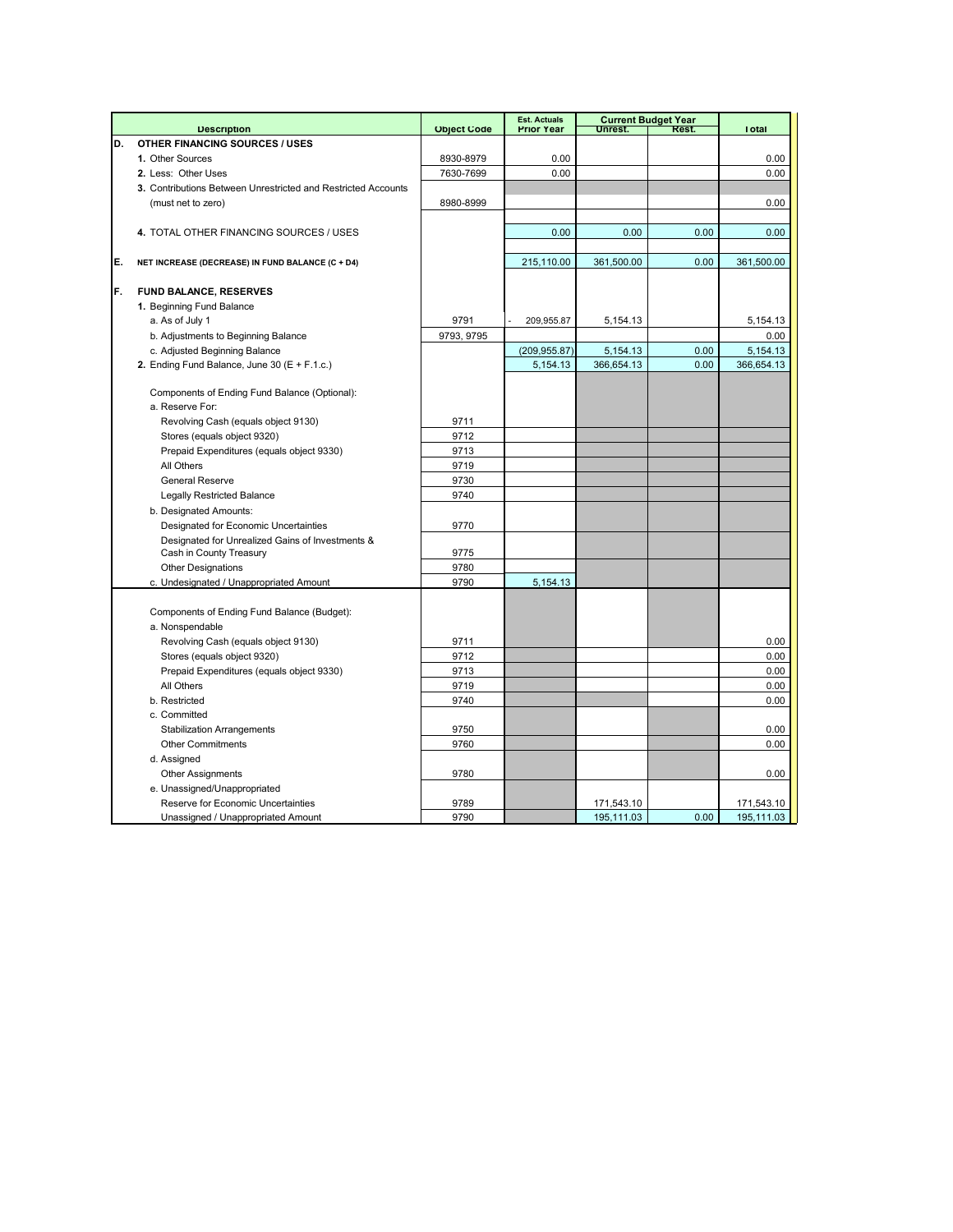## **CHARTER SCHOOL MULTI-YEAR PROJECTION - ALTERNATIVE FORM**

|                                                   | Charter School Name: Method Schools High School |
|---------------------------------------------------|-------------------------------------------------|
| (name continued)                                  |                                                 |
|                                                   | CDS #: 19-75309-0131557                         |
| <b>Charter Approving Entity: Acton Agua Dulce</b> |                                                 |
|                                                   | <b>County: Los Angeles</b>                      |
| <b>Charter #: 1697</b>                            |                                                 |
| <b>Fiscal Year: 2017-18</b>                       |                                                 |

*This charter school uses the following basis of accounting:* **x Accrual Basis (Applicable Capital Assets / Interest on Long-Term Debt / Long-Term Liabilities objects are 6900, 7438, 9400-9499, and 9660-9669)**

Modified Accrual Basis (Applicable Capital Outlay / Debt Service objects are 6100-6170, 6200-6500, 7438, and 7439)

|    |                                                        |                                 |                        | FY 2017-18              |              | <b>Totals for</b>       | <b>Totals for</b> |
|----|--------------------------------------------------------|---------------------------------|------------------------|-------------------------|--------------|-------------------------|-------------------|
|    | <b>Description</b>                                     | <b>Object Code</b>              | <b>Unrestricted</b>    | <b>Restricted</b>       | Total        | 2018-19                 | 2019-20           |
| Α. | <b>REVENUES</b>                                        |                                 |                        |                         |              |                         |                   |
|    | 1. Revenue Limit Sources                               |                                 |                        |                         |              |                         |                   |
|    | State Aid - Current Year                               | 8011                            | 3.585.962.00           | 0.00                    | 3.585.962.00 | 3.838.518.00            | 4.126.660.00      |
|    | Education Protection Account State Aid - Current Year  | 8015                            | 81,900.00              | 0.00                    | 81,900.00    | 85.995.00               | 90.295.00         |
|    | State Aid - Prior Years                                | 8019                            | 0.00                   | 0.00                    | 0.00         |                         |                   |
|    | Transfers to Charter in Lieu of Property Taxes         | 8096                            | 51,780.00              | 0.00                    | 51.780.00    | 51,780.00               | 51,780.00         |
|    | <b>Other LCFF Transfers</b>                            | 8091, 8097                      | 0.00                   | 0.00                    | 0.00         |                         |                   |
|    | Total, Revenue Limit Sources                           |                                 | 3,719,642.00           | 0.00                    | 3,719,642.00 | 3,976,293.00            | 4,268,735.00      |
|    |                                                        |                                 |                        |                         |              |                         |                   |
|    | 2. Federal Revenues                                    |                                 |                        |                         |              |                         |                   |
|    | No Child Left Behind                                   | 8290                            | 0.00                   | 0.00                    | 0.00         |                         |                   |
|    | Special Education - Federal                            | 8181, 8182                      | 0.00                   | 0.00                    | 0.00         |                         |                   |
|    | Child Nutrition - Federal                              | 8220                            | 0.00                   | 0.00                    | 0.00         |                         |                   |
|    | <b>Other Federal Revenues</b>                          | 8110, 8260-8299                 | 0.00                   | 0.00                    | 0.00         |                         |                   |
|    | <b>Total, Federal Revenues</b>                         |                                 | 0.00                   | 0.00                    | 0.00         | 0.00                    | 0.00              |
|    | 3. Other State Revenues                                |                                 |                        |                         |              |                         |                   |
|    |                                                        |                                 |                        |                         |              |                         |                   |
|    | Special Education - State                              | <b>StateRevSE</b><br>StateRevAO | 0.00                   | 133.088.00              | 133,088.00   | 139.742.00              | 146,729.00        |
|    | All Other State Revenues                               |                                 | 72,720.00<br>72,720.00 | 18,428.00<br>151.516.00 | 91.148.00    | 99.324.00<br>239,066,00 | 104.290.00        |
|    | <b>Total, Other State Revenues</b>                     |                                 |                        |                         | 224,236.00   |                         | 251.019.00        |
|    | 4. Other Local Revenues                                |                                 |                        |                         |              |                         |                   |
|    | All Other Local Revenues                               | LocalRevAO                      | 0.00                   | 0.00                    | 0.00         | 0.00                    | 0.00              |
|    | <b>Total, Local Revenues</b>                           |                                 | 0.00                   | 0.00                    | 0.00         | 0.00                    | 0.00              |
|    |                                                        |                                 |                        |                         |              |                         |                   |
|    | 5. TOTAL REVENUES                                      |                                 | 3.792.362.00           | 151.516.00              | 3.943.878.00 | 4.215.359.00            | 4.519.754.00      |
| B. | <b>EXPENDITURES</b>                                    |                                 |                        |                         |              |                         |                   |
|    | 1. Certificated Salaries                               |                                 |                        |                         |              |                         |                   |
|    | Certificated Teachers' Salaries                        | 1100                            | 1.540.458.00           | 30,000.00               | 1,570,458.00 | 1.625.469.00            | 1,715,981.00      |
|    | <b>Certificated Pupil Support Salaries</b>             | 1200                            | 0.00                   | 0.00                    | 0.00         |                         |                   |
|    | Certificated Supervisors' and Administrators' Salaries | 1300                            | 86,712.00              | 0.00                    | 86,712.00    | 88,880,00               | 91,102.00         |
|    | <b>Other Certificated Salaries</b>                     | 1900                            | 0.00                   | 0.00                    | 0.00         | 0.00                    | 0.00              |
|    | <b>Total, Certificated Salaries</b>                    |                                 | 1.627.170.00           | 30,000.00               | 1.657.170.00 | 1.714.349.00            | 1.807.083.00      |
|    |                                                        |                                 |                        |                         |              |                         |                   |
|    | 2. Non-certificated Salaries                           |                                 |                        |                         |              |                         |                   |
|    | Non-certificated Instructional Aides' Salaries         | 2100                            | 40,500.00              | 0.00                    | 40,500.00    | 41.513.00               | 42,550.00         |
|    | Non-certificated Support Salaries                      | 2200                            | 0.00                   | 0.00                    | 0.00         |                         |                   |
|    | Non-certificated Supervisors' and Administrators' Sal. | 2300                            | 82.076.00              | 0.00                    | 82.076.00    | 84.128.00               | 86,232.00         |
|    | <b>Clerical and Office Salaries</b>                    | 2400                            | 20,000.00              | 0.00                    | 20,000.00    | 20,500.00               | 21.013.00         |
|    | Other Non-certificated Salaries                        | 2900                            | 0.00                   | 0.00                    | 0.00         |                         |                   |
|    | <b>Total, Non-certificated Salaries</b>                |                                 | 142,576.00             | 0.00                    | 142,576.00   | 146,141.00              | 149.795.00        |
|    |                                                        |                                 |                        |                         |              |                         |                   |
|    |                                                        |                                 |                        |                         |              |                         |                   |
|    |                                                        |                                 |                        |                         |              |                         |                   |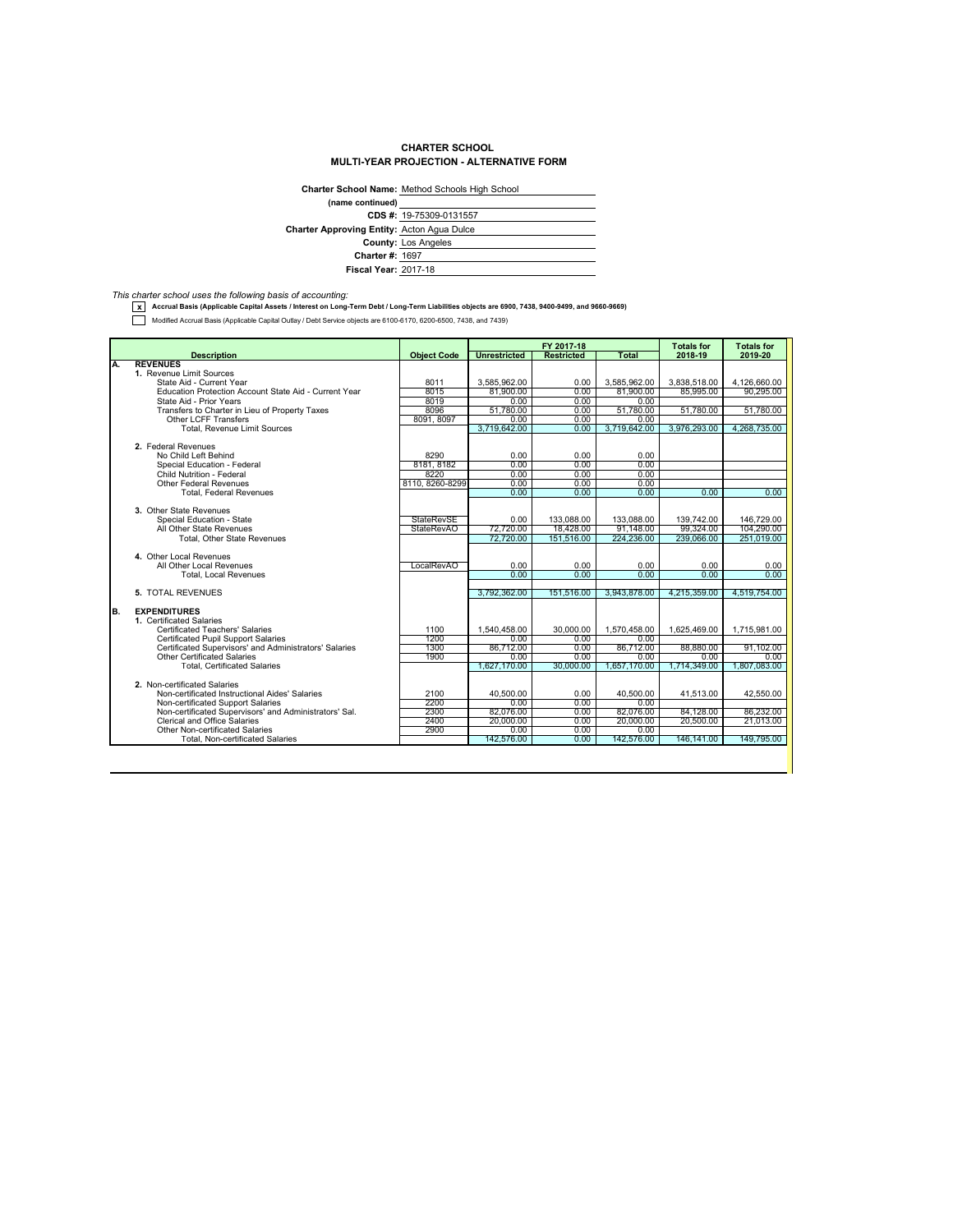|                                                                      |                        |                        | FY 2017-18        |                         | <b>Totals for</b>       | <b>Totals for</b>      |
|----------------------------------------------------------------------|------------------------|------------------------|-------------------|-------------------------|-------------------------|------------------------|
| <b>Description</b>                                                   | <b>Object Code</b>     | <b>Unrestricted</b>    | <b>Restricted</b> | <b>Total</b>            | 2018-19                 | 2019-20                |
| 3. Employee Benefits                                                 |                        |                        |                   |                         |                         |                        |
| <b>STRS</b><br><b>PERS</b>                                           | 3101-3102<br>3201-3202 | 0.00<br>0.00           | 0.00<br>0.00      | 0.00<br>0.00            |                         |                        |
| OASDI / Medicare / Alternative                                       | 3301-3302              | 78.776.00              | 0.00              | 78,776.00               | 80,745.00               | 82.764.00              |
| <b>Health and Welfare Benefits</b>                                   | 3401-3402              | 76.750.00              | 0.00              | 76,750.00               | 95,000.00               | 100.500.00             |
| Unemployment Insurance                                               | 3501-3502              | 19.558.00              | 0.00              | 19.558.00               | 19,886.00               | 20.222.00              |
| Workers' Compensation Insurance                                      | 3601-3602              | 30.892.00              | $0.00 -$          | 30.892.00               | 31.665.00               | 32.456.00              |
| OPEB, Allocated                                                      | 3701-3702              | 0.00                   | 0.00              | 0.00                    |                         |                        |
| OPEB, Active Employees                                               | 3751-3752              | 0.00                   | 0.00              | 0.00                    |                         |                        |
| PERS Reduction (for revenue limit funded schools)                    | 3801-3802              | 0.00                   | 0.00              | 0.00                    |                         |                        |
| Other Employee Benefits                                              | 3901-3902              | 89.987.00              | 0.00              | 89.987.00               | 93.025.00               | 97.844.00              |
| <b>Total, Employee Benefits</b>                                      |                        | 295.963.00             | 0.00              | 295,963.00              | 320.321.00              | 333.786.00             |
|                                                                      |                        |                        |                   |                         |                         |                        |
| 4. Books and Supplies                                                |                        |                        |                   |                         |                         |                        |
| Approved Textbooks and Core Curricula Materials                      | 4100                   | 681.250.00             | 0.00              | 681.250.00              | 762.775.00              | 885.817.00             |
| Books and Other Reference Materials<br>Materials and Supplies        | 4200<br>4300           | 31,125.00<br>14.772.00 | 0.00<br>18.428.00 | 31,125.00<br>33,200,00  | 33,278.00<br>35.496.00  | 34,884.00<br>37,210,00 |
| Noncapitalized Equipment                                             | 4400                   | 103,750.00             | 0.00              | 103,750.00              | 110,925.00              | 116,280.00             |
| Food                                                                 | 4700                   | 0.00                   | 0.00              | 0.00                    |                         |                        |
| <b>Total, Books and Supplies</b>                                     |                        | 830.897.00             | 18.428.00         | 849.325.00              | 942.474.00              | 1.074.191.00           |
|                                                                      |                        |                        |                   |                         |                         |                        |
| 5. Services and Other Operating Expenditures                         |                        |                        |                   |                         |                         |                        |
| Subagreements for Services                                           | 5100                   | 0.00                   | 0.00              | 0.00                    |                         |                        |
| <b>Travel and Conferences</b>                                        | 5200                   | 10.000.00              | 0.00              | 10.000.00               | 10.200.00               | 10.404.00              |
| Dues and Memberships                                                 | 5300                   | 2.075.00               | 0.00              | 2.075.00                | 2.219.00                | 2.326.00               |
| Insurance                                                            | 5400                   | 10.375.00              | 0.00              | 10.375.00               | 11.093.00               | 11.628.00              |
| Operations and Housekeeping Services                                 | 5500                   | 10,800.00              | 0.00              | 10,800.00               | 11,016.00               | 11,236.00              |
| Rentals, Leases, Repairs, and Noncap. Improvements                   | 5600                   | 135,532.00             | 0.00              | 135,532.00              | 138.243.00              | 141,007.00             |
| Professional/Consulting Services and Operating Expend.               | 5800                   | 353,676.00             | 103,088.00        | 456,764.00              | 481,730.00              | 501.506.00             |
| Communications<br>Total, Services and Other Operating Expenditures   | 5900                   | 11.250.00              | $0.00 -$          | 11.250.00<br>636,796.00 | 11.475.00<br>665,976.00 | 11.705.00              |
|                                                                      |                        | 533,708.00             | 103.088.00        |                         |                         | 689.812.00             |
| 6. Capital Outlay (Objects 6100-6170, 6200-6500 for mod. accrual bas |                        |                        |                   |                         |                         |                        |
| Sites and Improvements of Sites                                      | 6100-6170              | 0.00                   | 0.00              | 0.00                    |                         |                        |
| Buildings and Improvements of Buildings                              | 6200                   | 0.00                   | 0.00              | 0.00                    |                         |                        |
| Books and Media for New School Libraries or Maior                    |                        |                        |                   |                         |                         |                        |
| Expansion of School Libraries                                        | 6300                   | 0.00                   | 0.00              | 0.00                    |                         |                        |
| Equipment                                                            | 6400                   | 0.00                   | 0.00              | 0.00                    |                         |                        |
| Equipment Replacement                                                | 6500                   | 0.00                   | 0.00              | 0.00                    |                         |                        |
| Depreciation Expense (for full accrual only)                         | 6900                   | 0.00                   | 0.00              | 0.00                    |                         |                        |
| <b>Total, Capital Outlav</b>                                         |                        | 0.00                   | 0.00              | $0.00 -$                | 0.00                    | 0.00                   |
|                                                                      |                        |                        |                   |                         |                         |                        |
| 7. Other Outgo<br>Tuition to Other Schools                           |                        | 0.00                   | 0.00              | 0.00                    |                         |                        |
| Transfers of Pass-through Revenues to Other LEAs                     | 7110-7143<br>7211-7213 | 0.00                   | 0.00              | 0.00                    |                         |                        |
| Transfers of Apportionments to Other LEAs - Spec. Ed.                | 7221-7223SE            | 0.00                   | 0.00              | 0.00                    |                         |                        |
| Transfers of Apportionments to Other LEAs - All Other                | 7221-7223AO            | 0.00                   | 0.00              | 0.00                    |                         |                        |
| All Other Transfers                                                  | 7281-7299              | 0.00                   | 0.00              | 0.00                    |                         |                        |
| Debt Service:                                                        |                        |                        |                   |                         |                         |                        |
| Interest                                                             | 7438                   | 548.00                 | 0.00              | 548.00                  | 548.00                  | 548.00                 |
| Principal                                                            | 7439                   | 0.00                   | 0.00              | 0.00                    |                         |                        |
| Total, Other Outgo                                                   |                        | 548.00                 | 0.00              | 548.00                  | 548.00                  | 548.00                 |
|                                                                      |                        |                        |                   |                         |                         |                        |
| 8. TOTAL EXPENDITURES                                                |                        | 3.430.862.00           | 151.516.00        | 3,582,378.00            | 3.789.809.00            | 4,055,215.00           |
| C.<br>EXCESS (DEFICIENCY) OF REVENUES OVER EXPEND.                   |                        |                        |                   |                         |                         |                        |
| BEFORE OTHER FINANCING SOURCES AND USES (A5-B8)                      |                        | 361.500.00             | 0.00              | 361.500.00              | 425.550.00              | 464.539.00             |
|                                                                      |                        |                        |                   |                         |                         |                        |
|                                                                      |                        |                        |                   |                         |                         |                        |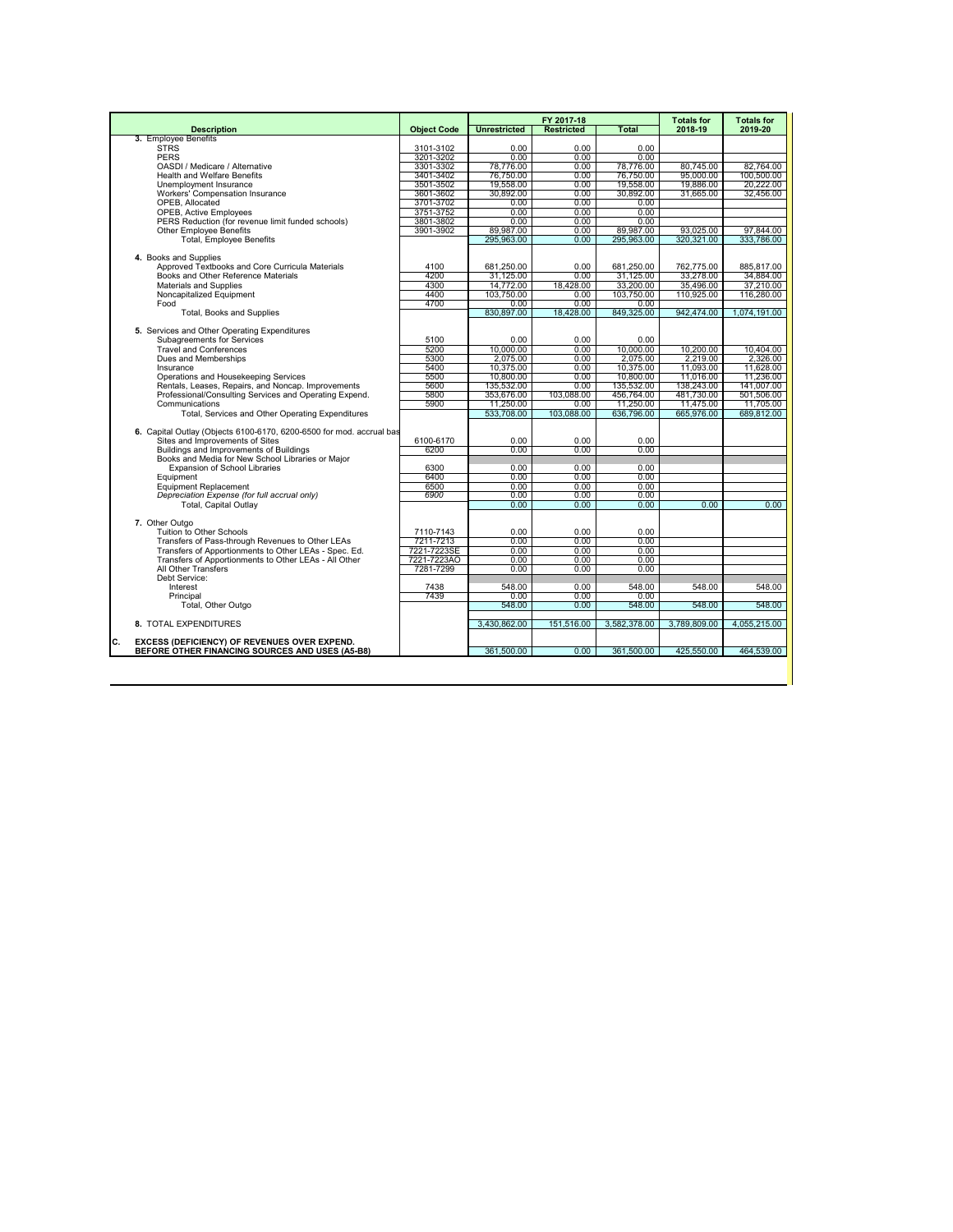|    |                                                                                                                                                                                                                                                                                                                                                                                                                                                                                     |                                                                              |                                                      | FY 2017-18                   |                                                              | <b>Totals for</b>                      | <b>Totals for</b>                        |
|----|-------------------------------------------------------------------------------------------------------------------------------------------------------------------------------------------------------------------------------------------------------------------------------------------------------------------------------------------------------------------------------------------------------------------------------------------------------------------------------------|------------------------------------------------------------------------------|------------------------------------------------------|------------------------------|--------------------------------------------------------------|----------------------------------------|------------------------------------------|
|    | <b>Description</b>                                                                                                                                                                                                                                                                                                                                                                                                                                                                  | <b>Object Code</b>                                                           | <b>Unrestricted</b>                                  | <b>Restricted</b>            | Total                                                        | 2018-19                                | 2019-20                                  |
| D. | <b>OTHER FINANCING SOURCES / USES</b><br>1. Other Sources                                                                                                                                                                                                                                                                                                                                                                                                                           | 8930-8979                                                                    | 0.00                                                 | 0.00                         | 0.00                                                         |                                        |                                          |
|    | 2. Less: Other Uses                                                                                                                                                                                                                                                                                                                                                                                                                                                                 | 7630-7699                                                                    | 0.00                                                 | 0.00                         | 0.00                                                         |                                        |                                          |
|    | 3. Contributions Between Unrestricted and Restricted Accounts                                                                                                                                                                                                                                                                                                                                                                                                                       |                                                                              |                                                      |                              |                                                              |                                        |                                          |
|    | (must net to zero)                                                                                                                                                                                                                                                                                                                                                                                                                                                                  | 8980-8999                                                                    | 0.00                                                 | 0.00                         | 0.00                                                         |                                        |                                          |
|    |                                                                                                                                                                                                                                                                                                                                                                                                                                                                                     |                                                                              |                                                      |                              |                                                              |                                        |                                          |
|    | 4. TOTAL OTHER FINANCING SOURCES / USES                                                                                                                                                                                                                                                                                                                                                                                                                                             |                                                                              | 0.00                                                 | 0.00                         | 0.00                                                         | 0.00                                   | 0.00                                     |
| E. | NET INCREASE (DECREASE) IN FUND BALANCE (C + D4)                                                                                                                                                                                                                                                                                                                                                                                                                                    |                                                                              | 361.500.00                                           | 0.00                         | 361.500.00                                                   | 425.550.00                             | 464,539.00                               |
| F. | <b>FUND BALANCE, RESERVES</b><br>1. Beginning Fund Balance<br>a. As of July 1<br>b. Adiustments to Beginning Balance<br>c. Adjusted Beginning Balance<br>2. Ending Fund Balance, June 30 (E + F.1.c.)                                                                                                                                                                                                                                                                               | 9791<br>9793, 9795                                                           | 5,154.13<br>0.00<br>5.154.13<br>366,654.13           | 0.00<br>0.00<br>0.00<br>0.00 | 5,154.13<br>0.00<br>5,154.13<br>366,654.13                   | 366.654.13<br>366,654.13<br>792,204.13 | 792.204.13<br>792.204.13<br>1,256,743.13 |
|    | Components of Ending Fund Balance (Optional):<br>a. Reserve For:<br>Revolving Cash (equals object 9130)<br>Stores (equals object 9320)<br>Prepaid Expenditures (equals object 9330)<br>All Others<br><b>General Reserve</b><br>Legally Restricted Balance<br>b. Designated Amounts:<br>Designated for Economic Uncertainties<br>Designated for Unrealized Gains of Investments &<br>Cash in County Treasury<br><b>Other Designations</b><br>c. Undesignated / Unappropriated Amount | 9711<br>9712<br>9713<br>9719<br>9730<br>9740<br>9770<br>9775<br>9780<br>9790 |                                                      |                              |                                                              |                                        |                                          |
|    | Components of Ending Fund Balance (Budget):<br>a. Nonspendable<br>Revolving Cash (equals object 9130)<br>Stores (equals object 9320)<br>Prepaid Expenditures (equals object 9330)<br>All Others<br>b. Restricted<br>c. Committed<br><b>Stabilization Arrangements</b><br>Other Commitments<br>d. Assigned<br><b>Other Assignments</b><br>e. Unassigned/Unappropriated                                                                                                               | 9711<br>9712<br>9713<br>9719<br>9740<br>9750<br>9760<br>9780                 | 0.00<br>0.00<br>0.00<br>0.00<br>0.00<br>0.00<br>0.00 | 0.00<br>0.00<br>0.00<br>0.00 | 0.00<br>0.00<br>0.00<br>0.00<br>0.00<br>0.00<br>0.00<br>0.00 |                                        |                                          |
|    | Reserve for Economic Uncertainties                                                                                                                                                                                                                                                                                                                                                                                                                                                  | 9789<br>9790                                                                 | 171,543.10                                           | 0.00<br>0.00                 | 171,543.10                                                   | 189,490.45                             | 202,760.75                               |
|    | Undesignated / Unappropriated Amount                                                                                                                                                                                                                                                                                                                                                                                                                                                |                                                                              | 195,111.03                                           |                              | 195,111.03                                                   | 602,713.68                             | 1,053,982.38                             |